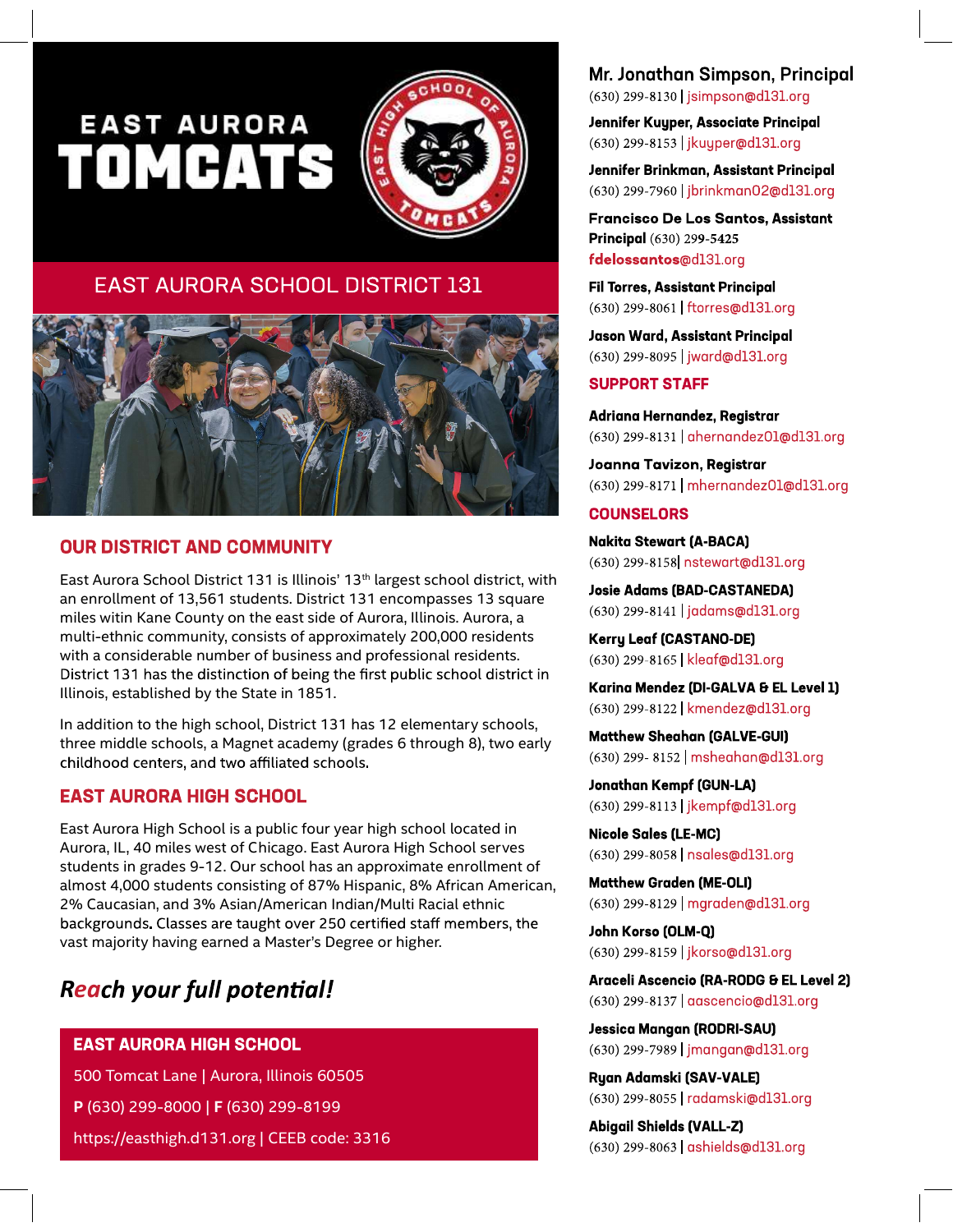## East Aurora High School

### **EAST AURORA SCHOOL DISTRICT 131**

| <b>CURRICULUM</b>                                                                                                                                                                                                                   |       | <b>DEPARTMENT</b>               | <b>HONORS COURSES</b>             | <b>AP COURSES</b>              |  |
|-------------------------------------------------------------------------------------------------------------------------------------------------------------------------------------------------------------------------------------|-------|---------------------------------|-----------------------------------|--------------------------------|--|
| East Aurora High School operates on a<br>semester system. Each semester consists of<br>approximately 18 weeks. Classes meet five<br>days a week in 56-minute periods. Students are<br>permitted to carry six subjects per semester, |       | <b>ENGLISH</b>                  | Pre-AP English I Honors           | AP Language & Composition      |  |
|                                                                                                                                                                                                                                     |       |                                 | Pre-AP English II Honors          | AP Literature & Composition    |  |
|                                                                                                                                                                                                                                     |       |                                 | American Literary                 |                                |  |
|                                                                                                                                                                                                                                     |       |                                 | <b>Themes Honors</b>              |                                |  |
|                                                                                                                                                                                                                                     |       |                                 | <b>Humanities Honors</b>          |                                |  |
| including physical education. The average class                                                                                                                                                                                     |       |                                 | Cinema Studies Honors             |                                |  |
| size is 30 students per teacher.                                                                                                                                                                                                    |       |                                 | <b>Creative Speaking Honors</b>   |                                |  |
| <b>COURSE OFFERINGS</b>                                                                                                                                                                                                             |       |                                 | <b>British Literature Honors</b>  |                                |  |
|                                                                                                                                                                                                                                     |       |                                 | Pre-AP Algebra I Honors           | AP Calculus AB                 |  |
| The eight major departments in the school                                                                                                                                                                                           |       |                                 | Pre-AP Geometry with              |                                |  |
| offer approximately 275 semester courses.                                                                                                                                                                                           |       | <b>MATH</b>                     | <b>Statistics Honors</b>          | <b>AP Statistics</b>           |  |
| Honors classes are offered in Mathematics,                                                                                                                                                                                          |       |                                 | Algebra II Honors                 | AP Computer Science A          |  |
| Science, English, Foreign Language, Social<br>Studies, Physical Education, Business, and Fine                                                                                                                                       |       |                                 |                                   | AP Computer Science Principals |  |
| Arts. Special Education classes are offered for                                                                                                                                                                                     |       |                                 | Pre-AP Biology Honors             | AP Biology                     |  |
| students with special learning needs.                                                                                                                                                                                               |       |                                 | Pre-AP Chemistry Honors           | <b>AP Chemistry</b>            |  |
|                                                                                                                                                                                                                                     |       | <b>SCIENCE</b>                  | Microbiology Honors               | AP Physics I                   |  |
| <b>HONORS</b>                                                                                                                                                                                                                       |       |                                 | Human Structure &                 | AP Physics II                  |  |
| East Aurora High School offers several honors                                                                                                                                                                                       |       |                                 | <b>Function Honors</b>            |                                |  |
| courses in each of our core subjects, as well                                                                                                                                                                                       |       |                                 |                                   | AP Environmental Science       |  |
| as selected elective and preprofessional<br>areas of study. These demanding courses are                                                                                                                                             |       |                                 | Modern European History<br>Honors | AP Human Geography             |  |
| distinguished by their rigorous instructional                                                                                                                                                                                       |       |                                 | American History Honors           | AP European History            |  |
| pace and emphasis on curricular depth,                                                                                                                                                                                              |       | <b>SOCIAL</b><br><b>STUDIES</b> | American Government/              | AP United States History       |  |
| breadth, and enrichment.                                                                                                                                                                                                            |       |                                 | <b>Civics Honors</b>              |                                |  |
| Additionally, East Aurora High School offers                                                                                                                                                                                        |       |                                 |                                   | AP United States Government &  |  |
| several Advanced Placement courses; these                                                                                                                                                                                           |       |                                 |                                   | Politics                       |  |
| are accelerated courses that require students<br>to work independently and demonstrate high                                                                                                                                         |       |                                 |                                   | AP Psychology                  |  |
|                                                                                                                                                                                                                                     |       |                                 | Reading   Honors                  | AP Seminar                     |  |
| levels of critical and analytical thinking.                                                                                                                                                                                         |       | <b>READING</b>                  | Reading II Honors                 | AP Research                    |  |
|                                                                                                                                                                                                                                     |       |                                 | Reading III Honors                |                                |  |
| 2021 AP DATA                                                                                                                                                                                                                        |       | <b>PHYSICAL</b>                 | PE Leaders Honors I               |                                |  |
| <b>Number of Students</b>                                                                                                                                                                                                           | 636   | <b>EDUCATION</b>                | PE Leaders Honors II              |                                |  |
| <b>Number of Exams</b>                                                                                                                                                                                                              | 1,146 | <b>CAREER &amp; TECHNICAL</b>   | Restaurant Management III         |                                |  |
| Percent of Students Earning a 3, 4, or 5                                                                                                                                                                                            | 30%   | <b>EDUCATION</b>                | Honors                            |                                |  |
| Percent of Test Scores 3, 4, or 5                                                                                                                                                                                                   | 20%   |                                 | <b>Consumer Education</b>         |                                |  |
| <b>PRE-AP ENROLLMENT</b>                                                                                                                                                                                                            |       | <b>BUSINESS</b>                 | Honors                            |                                |  |
| <b>Pre-AP English I</b>                                                                                                                                                                                                             | 1,021 |                                 | 2D Art II Honors                  | AP 2D Studio Art               |  |
| <b>Pre-AP English II</b>                                                                                                                                                                                                            | 1,023 | Fine &                          | Wind Ensemble Honors              | AP 3D Studio Art               |  |
| Pre-AP Algebra I                                                                                                                                                                                                                    | 839   | <b>Performing</b>               | Honors Vocal Performance          | AP Art History                 |  |
| <b>Pre-AP Geometry with Statistics</b>                                                                                                                                                                                              | 1,165 | <b>Arts</b>                     | Honors Performance I              | AP Music Theory                |  |
| <b>Pre-AP Biology</b>                                                                                                                                                                                                               | 1,029 |                                 | Honors Performance II             |                                |  |
| <b>Pre-AP Chemistry</b>                                                                                                                                                                                                             | 937   |                                 | French III Honors                 | AP French Language & Culture   |  |
| Pre-AP World History & Geography                                                                                                                                                                                                    | 821   |                                 | <b>German III Honors</b>          | AP German Language & Culture   |  |
| <b>Pre-AP Music</b>                                                                                                                                                                                                                 | 74    | <b>World</b>                    | Spanish III Honors                | AP Spanish Language & Culture  |  |
|                                                                                                                                                                                                                                     |       | <b>Language</b>                 | Spanish Speaker III Honors        | AP Spanish Literature          |  |
| <b>Number of Students who earned</b><br><b>Dual Credit: 212</b>                                                                                                                                                                     |       |                                 | Mandarin Chinese III              | AP Chinese Language & Culture  |  |
|                                                                                                                                                                                                                                     |       |                                 | <b>Honors</b>                     |                                |  |

**Dual Credit: 212 Number of Students who earned** Dual Credit in more than 1 course: 95

\*We offer 11 courses with articulated credit & 10 courses with dual credit.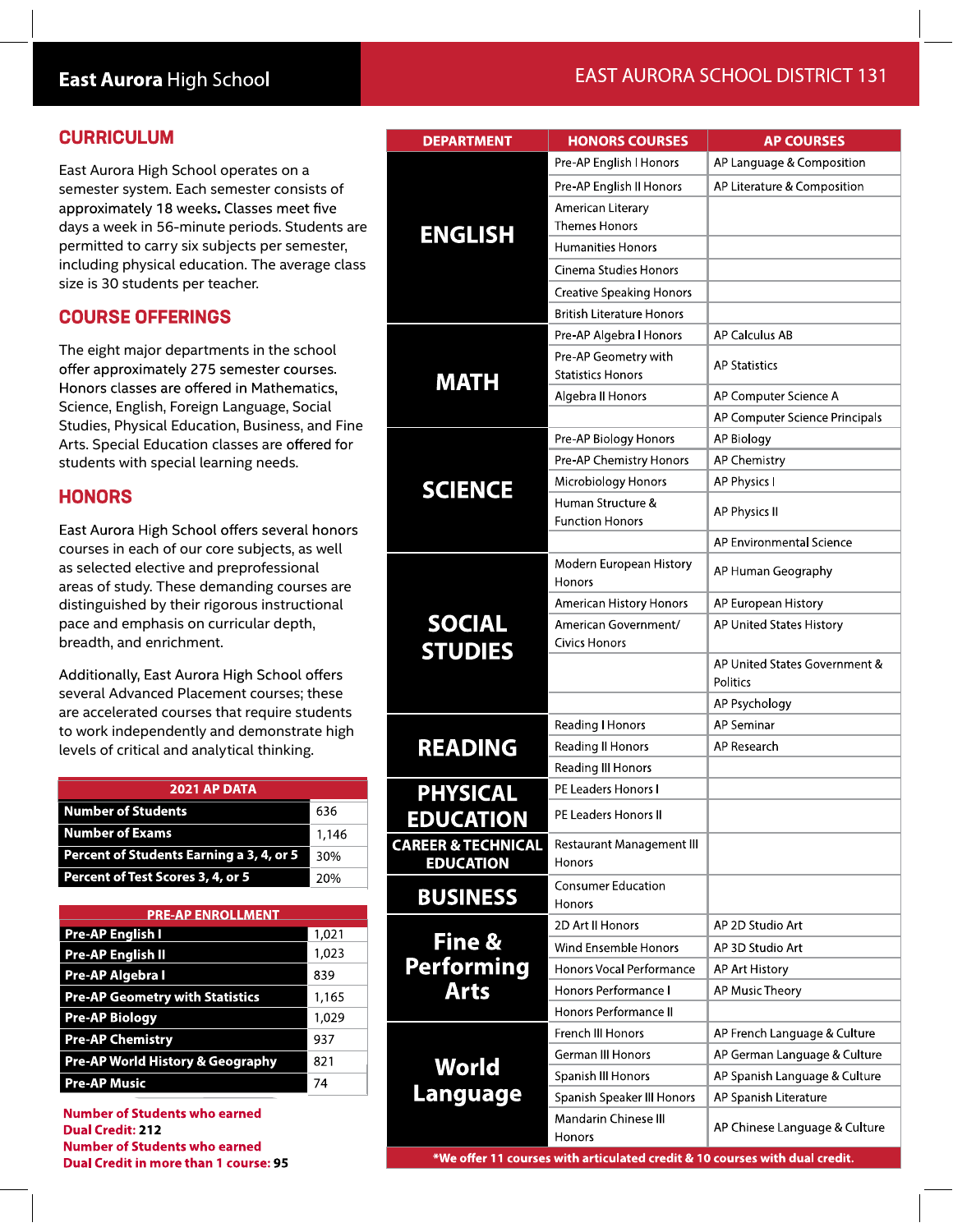#### **GRADUATION REQUIREMENTS**

| <b>SUBJECT</b>                          | <b>SEMESTERS</b> | <b>REQUIRED CREDITS</b> |
|-----------------------------------------|------------------|-------------------------|
| English                                 | 8 semesters      | 4                       |
| Math                                    | 6 semesters      | 3                       |
| Science                                 | 4 semesters      | 2                       |
| Social Science                          | 2 semesters      | 1                       |
| <b>Physical Education</b>               | 6 semesters      | 3                       |
| Health                                  | 1 semester       | .5                      |
| <b>Consumer Education</b>               | 1 semester       | .5                      |
| Driver's Education                      | 1 semester       | .5                      |
| <b>American Government</b>              | 1 semester       | .5                      |
| American History                        | 2 semesters      | 1                       |
| Elective                                | 12 semesters     | 6                       |
| <b>Total credits needed to graduate</b> | 22               |                         |

#### **GRADING SCALE**

| <b>GRADE</b> | <b>PERCENTAGE</b> | <b>REGULAR</b> | <b>HONORS/AP</b> |
|--------------|-------------------|----------------|------------------|
| А            | 100 - 90%         | 4              | 5                |
| B            | $89 - 80%$        | 3              | 4                |
|              | 79 - 70%          |                | 3                |
| D            | $69 - 60%$        |                | $\mathcal{P}$    |
|              | 59% - below       |                |                  |

W/D: Withdrawn; P: Passing; I: Incomplete. Credit is granted for all successfully completed subjects. Grades of F, I, or W/D receive no credit. East Aurora High School calcluates both a weighted and unweighted GPA on transcripts.

#### **RANKING SYSTEM**

A student's grade point average is determined by dividing the total grade value (A=4, B=3, C=2, D=1, F=0) by the number of classes taken. Honors weight is applied to any class indicated as honors or Advanced Placement in which the student earns a grade of C or higher. Rank is based on a student's weighted GPA.

#### **CLASS OF 2021**

Students submitted 2,012 applications to colleges and universities.

\*Source: Naviance; only reflects data from respondents.



## East Aurora High School

#### **CLASS OF 2021 COLLEGE ACCEPTANCE**

Arizona State University - Tempe Arkansas Tech University Augustana College Auro University Aurora University Ball State University Barry University Belmont University Benedictine College Benedictine University Bradley University Butler University Cardinal Stritch University Carthage College Chicago State University Clark Atlanta University Coe College College of DuPage Colorado Technical University - Colorado Springs Columbia College Chicago Concordia University - Chicago Converse College Cornell University Cuesta College DePaul University Dominican University Dominican University of California Drake University Eastern Illinois University Eastern Michigan University East-West University Elmhurst College Eureka College Ferris State University Florida International University Fordham University Gannon University George Washington University Grace Christian University Grace College and Theological Seminary Hair Professionals Career College Hawaii Pacific University Hofstra University Illinois College Illinois Institute of Technology Illinois State University Illinois Wesleyan University Indiana State University Indiana University - Bloomington Indiana Wesleyan University - Marion Iowa Western Community College Ivy Tech Community College Joliet Junior College Judson University Knox College Lake Land College Lawrence University Lewis University Lincoln College of Technology - Melrose Park Lincoln Technical Institute - Oak Lawn Loyola Marymount University Loyola University Chicago Macalester College Marian University Miami University - Oxford Michigan State University Michigan Technological University